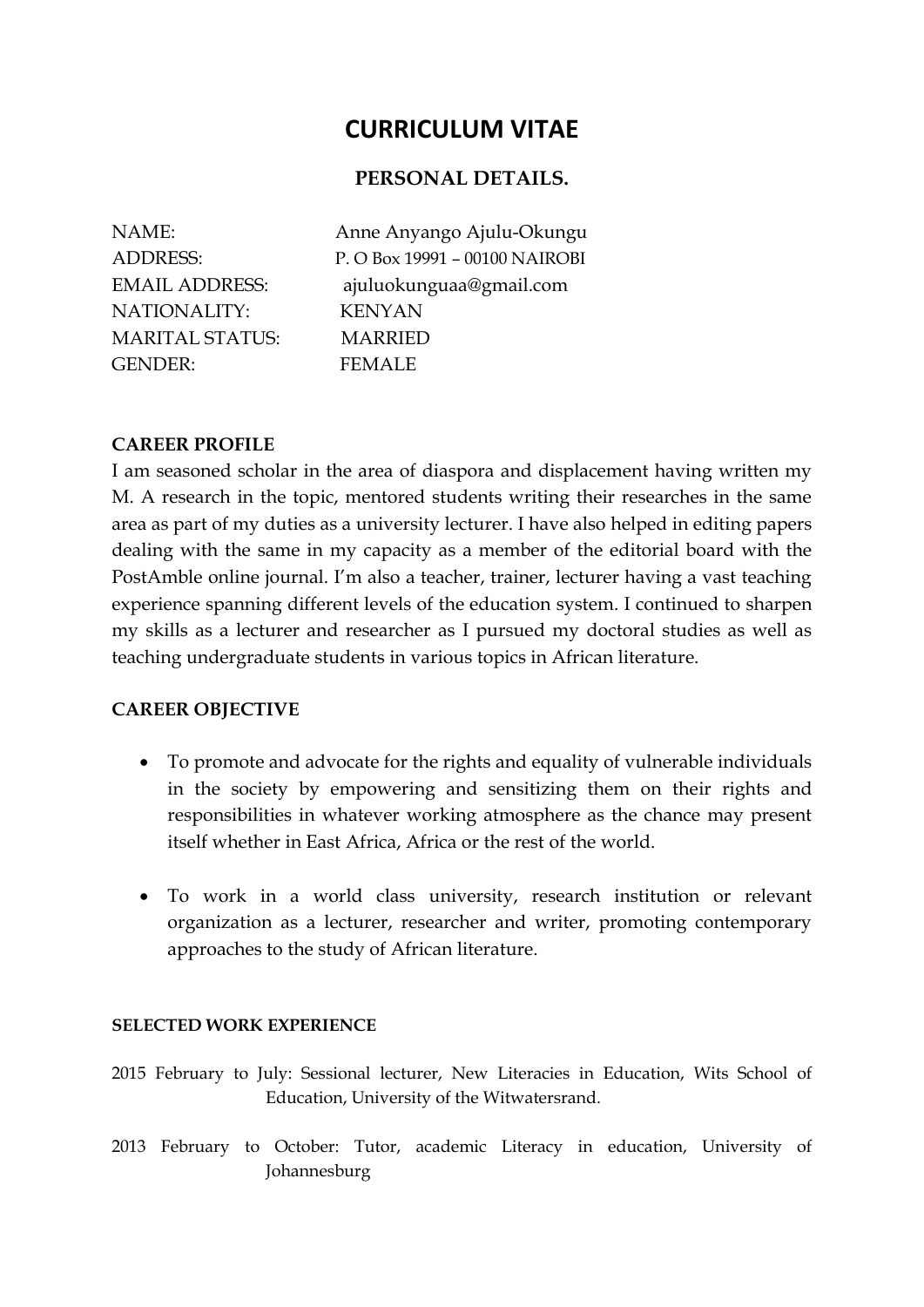|                 | 2012 July to date: Sessional Lecturer in African Literature, School of Language and<br>Literature Studies, The Department of African Literature, University of<br>the Witwatersrand |
|-----------------|-------------------------------------------------------------------------------------------------------------------------------------------------------------------------------------|
|                 | 2012 April to 2013: Member, Editorial board, Post Amble, Journal of School of Humanities,<br>University of Cape Town                                                                |
| 2011-Date       | Lecturer, School of Literature and Languages, Kenyatta University,<br>Nairobi Kenya                                                                                                 |
| $2011 - 2012$ : | Part time Lecturer, Kabarak University, Nakuru, Kenya                                                                                                                               |
| $2006 - 2011$   | Teachers' Service Commission, Kenya based in Nairobi<br>Position: Teacher                                                                                                           |
| $2005 - 2006$ : | Sessional Lecturer for first year class, on East African Short Stories, The<br>Department of African Literature, University of the Witwatersrand.                                   |
| $1991 - 2005$ : | Teaching, Various Primary and High schools in Nyanza Province and<br>Nairobi City, Kenya                                                                                            |

## **WORKSHOPS AND TRAINING PARTICIPATED AND ATTENDED.**

- **June 2015:** The Annual Conference of African Literature Association, University Of Bayreuth, Germany, Presented a paper, "Abjection, Silence and Familial Relations in Abdulrazak Gurnah's *The Last Gift* and *Admiring Silence*"
- **July 2015:** Attended a Summer School, at Universität Tübingen, Germany based on "Literatures of the Global South" and participated in the panel, "Gender and Genre" dealing with the place of the female artist in the global south academy.
- **October 2014**: Presented a poster entitled "Power and Sociality of Food and Drink in Abdulrazak Gurnah's *Dottie* and *Pilgrims Way*" 6th Wits Cross Faculty Symposium of University of the Witwatersrand, Johannesburg, South Africa
- March 2013: Research and writing workshop, migration studies, a social science perspective. The writing centre, Wartenweiller Library, East Campus, University of the Witwatersrand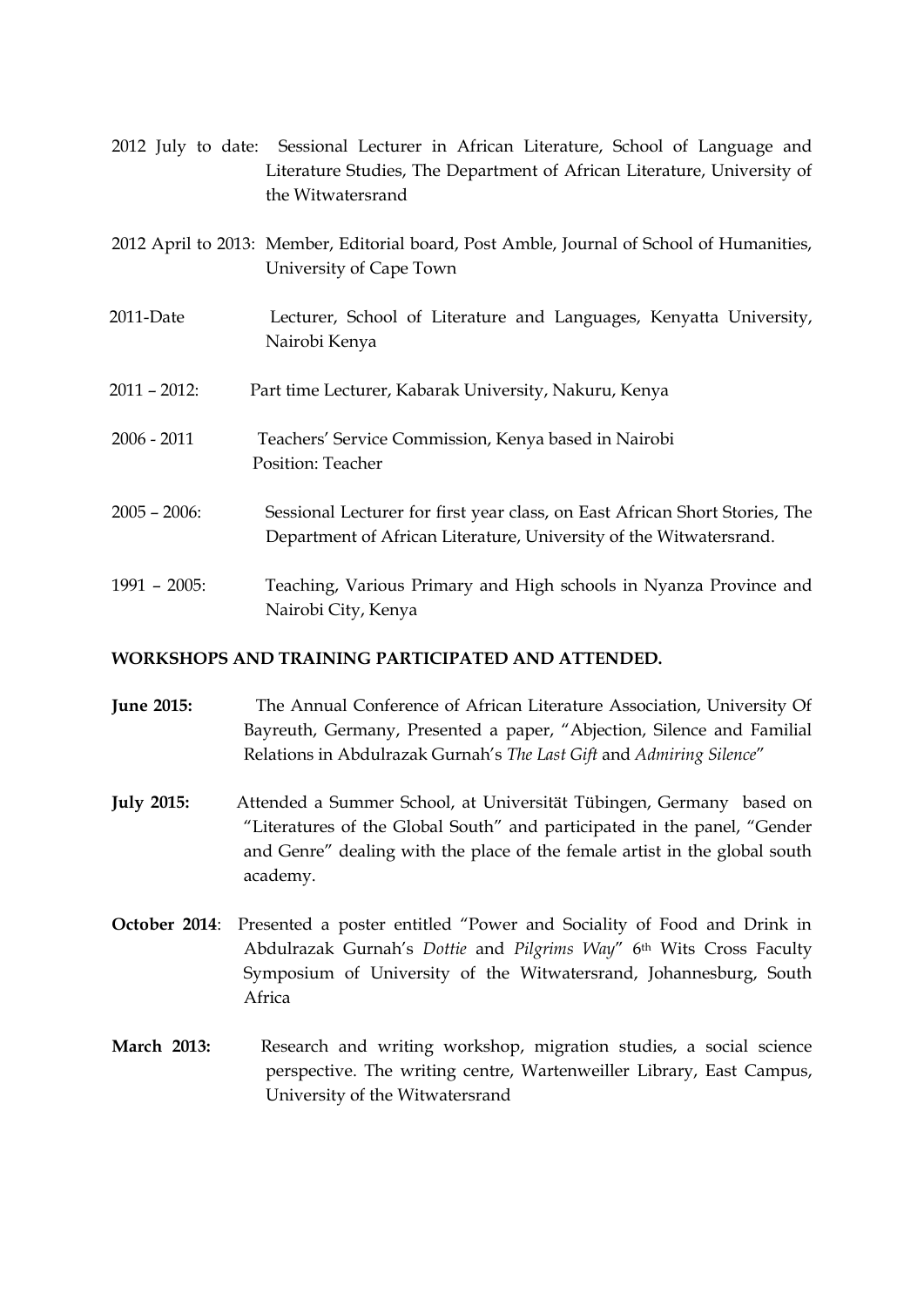**2005-2006:** Research enrichment workshops for postgraduate research students. Graduate School of Humanities, University of the Witwatersrand, Johannesburg, South Africa

## **PUBLICATIONS**

Power and Sociality of Food and Drink in the fiction of Abdulrazak Gurnah, *East African Literary and Cultural Studies*, July 2015.

## **SOCIAL SERVICE**

- **2011 to date:** Student mentor in the student mentorship programme of the Kenyatta University. The programme is aimed at helping students settle in the university system and equipping them to cope with the challenges of the transition from sheltered school life to the harsh university life.
- **2006 – 2012:** Educational Advisor, Outreach Community Centre (Community Based Organization), Mathare Valley Slum, Kenya
- **2002 – 2004**: Pastoral Counselor to teenage single mothers, Africa Inland Church, Milimani, Nairobi Kenya. The duties involved guiding the young ladies to regain their self-esteem and equip them with the relevant life skills to cope with the challenges of single parenting.

## **EDUCATION**

## **Postgraduate Studies.**

| 2012 to 2016:   | University of the Witwatersrand, PhD African Literature,              |
|-----------------|-----------------------------------------------------------------------|
|                 | Research topic: Reading Abdulrazak Gurnah: Narrating Power and        |
|                 | Human Relationships                                                   |
| $2005 - 2006$ : | University of Witwatersrand Johannesburg. Master of Arts, June 2006,  |
|                 | African Literature, East African Prose, Research Topic, "Diaspora and |
|                 | Displacement in the Fiction of Abdulrazak Gurnah"                     |

## **Undergraduate Studies**

1999-2004 University of Nairobi. Bachelor of Education, Linguistics and Literature, 2nd Class Honours, Upper Division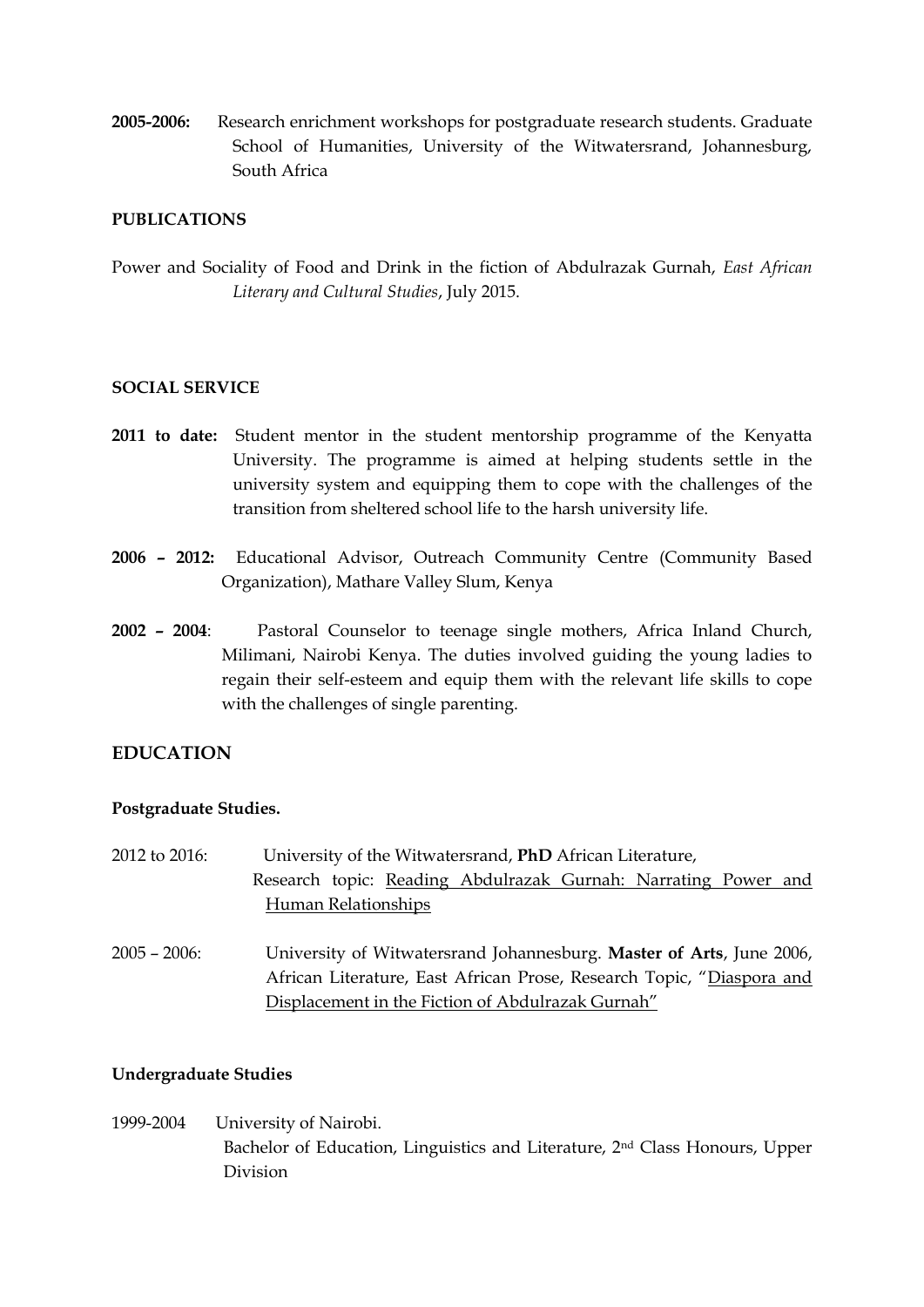## **CERTIFICATES**

1989 – 1991: Kilimambogo Teachers Training College Primary Teacher's Certificate

## **School Certificates**

- 1983 1984: Nyakach Girls High School Kenya Advanced Certificate of Education
- 1979 1982: Nyabururu Girls High School Kenya Certificate of Education

## **ACADEMIC SCHOLARSHIPS AND AWARDS**

- **2015:** The completion grant, Humanities Postgraduate Division, University of the Witwatersrand.
- 2012 2014: Post Graduate Merit Award Harold and Doris Tothill Prestige Scholarship
- 2006: Post Graduate Merit Award, University of Witwatersrand. 2005 -2006: Harold and Doris Tothill Prestige Scholarship

## **OTHER SKILLS**

Computer Literate Holding a valid Kenyan Driving License LANGUAGES: English, Kiswahili, Dholuo

## **REFEREES**

Prof. Dan Ojwang, Department of African Literature School of Literature and Language Studies University of Witwatersrand, Private bag 3, Wits 2050, Johannesburg SOUTH AFRICA Tel +2711717 – 4259. Email: [dan.ojwang@wit.ac.za](mailto:dan.ojwang@wit.ac.za)

Prof. Pumla Dineo Gqola Department of African Literature